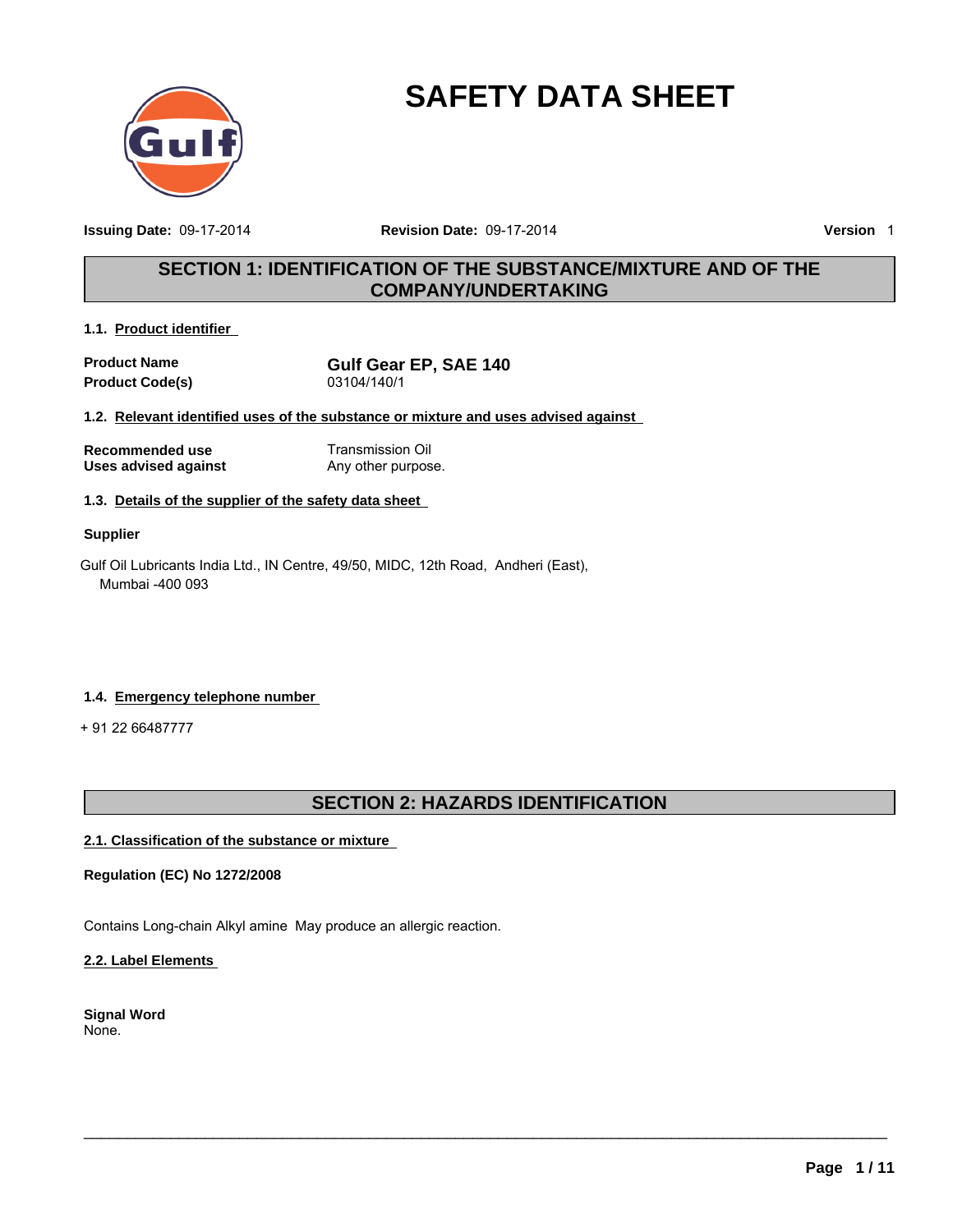### **Hazard Statements**

EUH208 - Contains Long-chain Alkyl amine May produce an allergic reaction.

#### **2.3. Other hazards**

No information available

### **SECTION 3: COMPOSITION/INFORMATION ON INGREDIENTS**

 $\_$  ,  $\_$  ,  $\_$  ,  $\_$  ,  $\_$  ,  $\_$  ,  $\_$  ,  $\_$  ,  $\_$  ,  $\_$  ,  $\_$  ,  $\_$  ,  $\_$  ,  $\_$  ,  $\_$  ,  $\_$  ,  $\_$  ,  $\_$  ,  $\_$  ,  $\_$  ,  $\_$  ,  $\_$  ,  $\_$  ,  $\_$  ,  $\_$  ,  $\_$  ,  $\_$  ,  $\_$  ,  $\_$  ,  $\_$  ,  $\_$  ,  $\_$  ,  $\_$  ,  $\_$  ,  $\_$  ,  $\_$  ,  $\_$  ,

### **3.1. Substances** / **3.2. Mixtures**

This product is a mixture. Health hazard information is based on its ingredients

| <b>Chemical Name</b>                                                            | <b>EC-No</b> | <b>CAS-No</b>        | Weight %    | <b>Classification</b><br>(Reg. 1272/2008)                                                                                                                                    | <b>REACH</b><br><b>Registration</b><br><b>Number</b> |
|---------------------------------------------------------------------------------|--------------|----------------------|-------------|------------------------------------------------------------------------------------------------------------------------------------------------------------------------------|------------------------------------------------------|
| Highly refined base oil<br>(Viscosity >20.5 cSt @40°C)                          |              |                      | 50% - 100%  | $***$                                                                                                                                                                        |                                                      |
| Highly refined, low viscosity<br>base oil (Viscosity <7 cSt<br>$@40^{\circ}$ C) |              |                      | 1% - 2.5%   | Asp. Tox. 1 (H304)<br>(EUH066)                                                                                                                                               |                                                      |
| Long-chain Alkyl amine                                                          |              | <b>NOT AVAILABLE</b> | $0\% - 1\%$ | Acute Tox. 4 (H302)<br>Acute Tox. 3 (H311)<br>Acute Tox. 2 (H330)<br>Skin Corr. 1B (H314)<br>Skin Sens. 1 (H317)<br>Aquatic Acute 1<br>(H400)<br>Aquatic Chronic 1<br>(H410) | no data available                                    |
| Long-chain alkenyl amine                                                        |              | NOT AVAILABLE        | $0\% - 1\%$ | Acute Tox. 4 (H302)<br>Skin Corr. 1B (H314)<br>Eye Dam. 1 (H318)<br>STOT SE 3 (H335)<br>STOT RE 2 (H373)<br>Aquatic Acute 1<br>(H400)                                        | no data available                                    |

### **Additional information**

Product containing mineral oil with less than 3% DMSO extract as measured by IP 346.

See Section 15 for additional information on base oils.

\*\*. Substances for which there are Community workplace exposure limits.

#### **Full text of H- and EUH-phrases: see section 16**

### **SECTION 4: FIRST AID MEASURES**

### **4.1. Description of first-aid measures**

| <b>General advice</b> | May produce an allergic reaction. When symptoms persist or in all cases of doubt seek<br>medical advice.                                                                                                  |
|-----------------------|-----------------------------------------------------------------------------------------------------------------------------------------------------------------------------------------------------------|
| <b>Inhalation</b>     | Move to fresh air.                                                                                                                                                                                        |
| <b>Skin contact</b>   | Wash off immediately with plenty of water for at least 15 minutes. Remove and wash<br>contaminated clothing before re-use. May cause an allergic skin reaction. If symptoms<br>persist, call a physician. |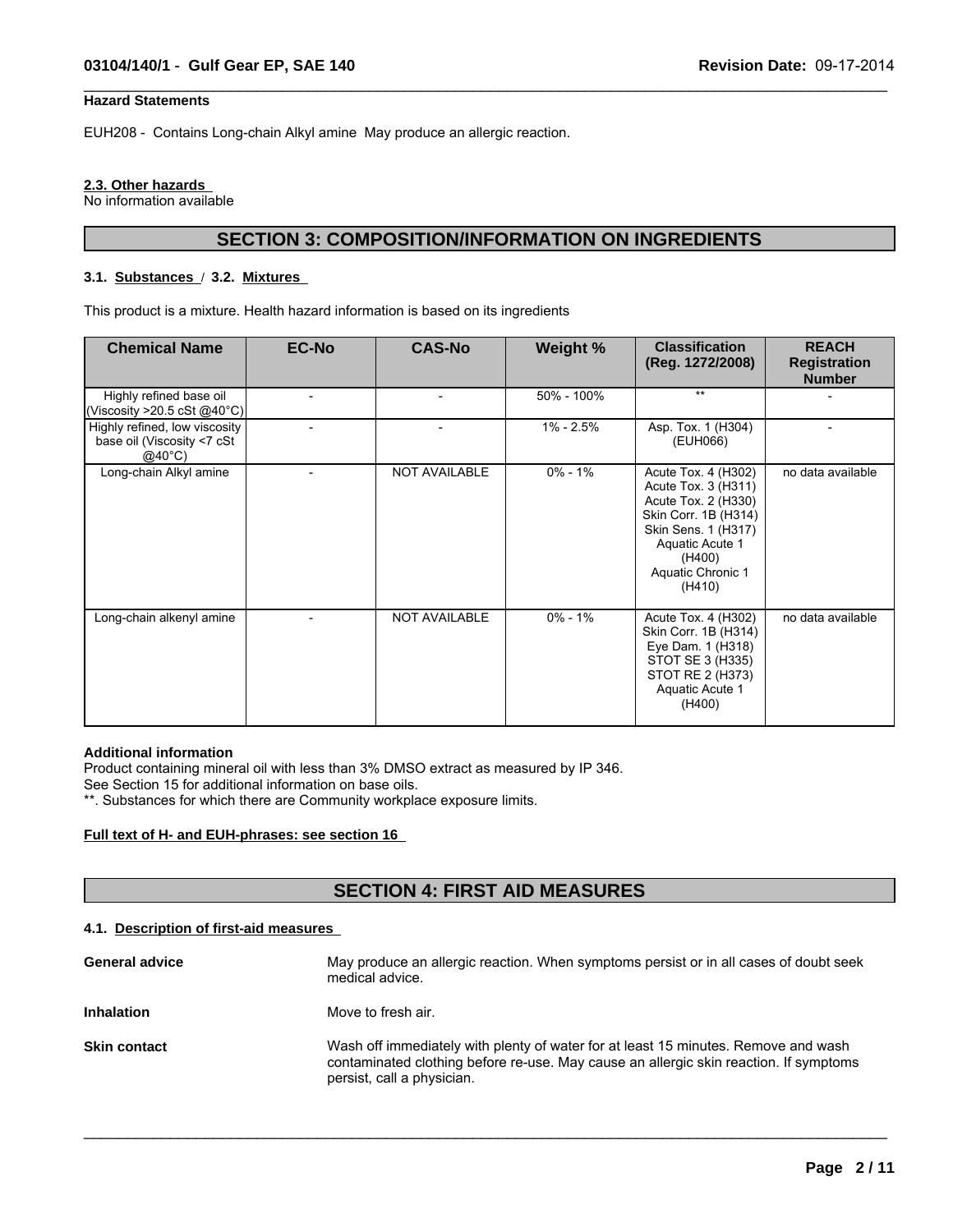### **03104/140/1** - **Gulf Gear EP, SAE 140 Revision Date:** 09-17-2014

| Eye contact                                                      | Rinse thoroughly with plenty of water, also under the eyelids. Keep eye wide open while<br>rinsing.            |
|------------------------------------------------------------------|----------------------------------------------------------------------------------------------------------------|
| Ingestion                                                        | Clean mouth with water and afterwards drink plenty of water. Do not induce vomiting<br>without medical advice. |
| <b>Protection of First-aiders</b>                                | Use personal protective equipment. Avoid contact with skin, eyes and clothing.                                 |
| 4.2. Most important symptoms and effects, both acute and delayed |                                                                                                                |
| <b>Main Symptoms</b>                                             | May cause allergic skin reaction                                                                               |
|                                                                  | 4.3. Indication of immediate medical attention and special treatment needed                                    |
| Notes to physician                                               | May cause sensitization of susceptible persons. Treat symptomatically.                                         |

### **SECTION 5: FIRE FIGHTING MEASURES**

### **5.1. Extinguishing media**

#### **Suitable Extinguishing Media**

Use extinguishing measures that are appropriate to local circumstances and the surrounding environment:, Use CO2, dry chemical, or foam, Water spray or fog, Cool containers / tanks with water spray

### **Extinguishing media which shall not be used for safety reasons**

Do not use a solid water stream as it may scatter and spread fire

### **5.2. Special hazards arising from the substance or mixture**

#### **Special Hazard**

Thermal decomposition can lead to release of irritating gases and vapors. Carbon monoxide, carbon dioxide and unburned hydrocarbons (smoke). In the event of fire and/or explosion do not breathe fumes. This material creates a fire hazard because it floats on water. Combustible material.

#### **Hazardous Decomposition Products**

Incomplete combustion and thermolysis produces potentially toxic gases such as carbon monoxide and carbon dioxide

### **5.3. Advice for firefighters**

### **Special protective equipment for fire-fighters**

As in any fire, wear self-contained breathing apparatus pressure-demand, MSHA/NIOSH (approved or equivalent) and full protective gear

### **SECTION 6: ACCIDENTAL RELEASE MEASURES**

#### **6.1. Personal precautions, protective equipment and emergency procedures**

Remove all sources of ignition. Ensure adequate ventilation. Use personal protective equipment. Avoid contact with skin, eyes and clothing.

 $\_$  ,  $\_$  ,  $\_$  ,  $\_$  ,  $\_$  ,  $\_$  ,  $\_$  ,  $\_$  ,  $\_$  ,  $\_$  ,  $\_$  ,  $\_$  ,  $\_$  ,  $\_$  ,  $\_$  ,  $\_$  ,  $\_$  ,  $\_$  ,  $\_$  ,  $\_$  ,  $\_$  ,  $\_$  ,  $\_$  ,  $\_$  ,  $\_$  ,  $\_$  ,  $\_$  ,  $\_$  ,  $\_$  ,  $\_$  ,  $\_$  ,  $\_$  ,  $\_$  ,  $\_$  ,  $\_$  ,  $\_$  ,  $\_$  ,

**Advice for non-emergency personnel** Material can create slippery conditions.

**Advice for emergency responders** For personal protection see section 8.

### **6.2. Environmental precautions**

Prevent further leakage or spillage if safe to do so. Do not flush into surface water or sanitary sewer system.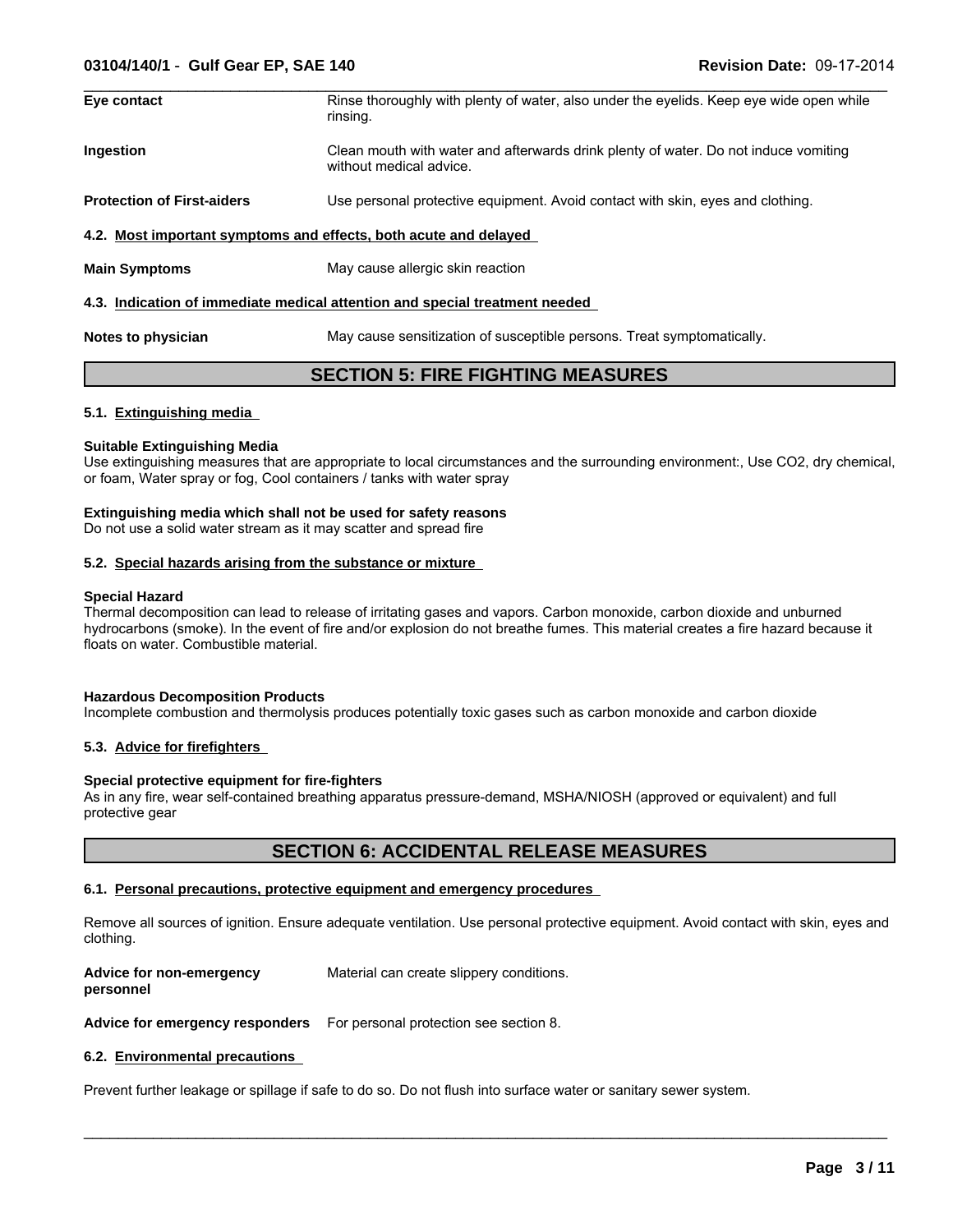#### **6.3. Methods and materials for containment and cleaning up**

Soak up with inert absorbent material (e.g. sand, silica gel, acid binder, universal binder, sawdust). Dike to collect large liquid spills.

 $\_$  ,  $\_$  ,  $\_$  ,  $\_$  ,  $\_$  ,  $\_$  ,  $\_$  ,  $\_$  ,  $\_$  ,  $\_$  ,  $\_$  ,  $\_$  ,  $\_$  ,  $\_$  ,  $\_$  ,  $\_$  ,  $\_$  ,  $\_$  ,  $\_$  ,  $\_$  ,  $\_$  ,  $\_$  ,  $\_$  ,  $\_$  ,  $\_$  ,  $\_$  ,  $\_$  ,  $\_$  ,  $\_$  ,  $\_$  ,  $\_$  ,  $\_$  ,  $\_$  ,  $\_$  ,  $\_$  ,  $\_$  ,  $\_$  ,

#### **6.4. Reference to other sections**

See Section 8/12/13 for additional information

### **SECTION 7: HANDLING AND STORAGE**

### **7.1. Precautions for safe handling**

Ensure adequate ventilation. Do not eat, drink or smoke when using this product. Handle in accordance with good industrial hygiene and safety practice. Keep away from open flames, hot surfaces and sources of ignition. Wear personal protective equipment. Avoid contact with skin, eyes and clothing. Remove and wash contaminated clothing before re-use.

#### **7.2. Conditions for safe storage, including any incompatibilities**

#### **Technical measures/Storage conditions**

Keep containers tightly closed in a dry, cool and well-ventilated place. Keep away from open flames, hot surfaces and sources of ignition.

### **Incompatible Materials**

Oxidizing agents

### **7.3. Specific end uses**

**Recommended use** Transmission Oil

### **SECTION 8: EXPOSURE CONTROLS/PERSONAL PROTECTION**

### **8.1. Control parameters**

| <b>Chemical Name</b>          | <b>European Union</b> | The United Kingdom | <b>France</b> | <b>Spain</b>                |
|-------------------------------|-----------------------|--------------------|---------------|-----------------------------|
| Highly refined base oil       |                       |                    |               | VLA-EC: $10 \text{ mg/m}^3$ |
| Viscosity > 20.5 cSt @40°C    |                       |                    |               | VLA-ED: $5 \text{ mg/m}^3$  |
| Highly refined, low viscosity |                       |                    |               | VLA-EC: $10 \text{ mg/m}^3$ |
| base oil (Viscosity <7 cSt    |                       |                    |               | $VLA-ED: 5 mg/m3$           |
| @40°C)                        |                       |                    |               |                             |

| <b>Chemical Name</b>            | <b>Austria</b> | <b>Switzerland</b> | <b>Poland</b> | <b>Ireland</b>            |
|---------------------------------|----------------|--------------------|---------------|---------------------------|
| Highly refined base oil         |                |                    |               | STEL: $10 \text{ mg/m}^3$ |
| $ Viscosity > 20.5 \cSt @40°C $ |                |                    |               | TWA: $5 \text{ mg/m}^3$   |
|                                 |                |                    |               | (Mist)                    |
| Highly refined, low viscosity   |                |                    |               | STEL: $10 \text{ mg/m}^3$ |
| base oil (Viscosity <7 cSt      |                |                    |               | TWA: $5 \text{ mg/m}^3$   |
| $@40^{\circ}$ C)                |                |                    |               | (Mist)                    |

| <b>Chemical Name</b>               | Finland                            | Denmark                                                        | <b>Norway</b> | <b>Sweden</b>            |
|------------------------------------|------------------------------------|----------------------------------------------------------------|---------------|--------------------------|
| Highly refined base oil (Viscosity | TWA: 5mg/m <sup>3</sup> (Oljysumu) | TWA: 1 mg/m <sup>3</sup> (Olietåge)   TWA: 1 mg/m <sup>3</sup> | (Oljetåke)    | LLV: 1 $mq/m3$           |
| >20.5 cSt @40°C)                   |                                    |                                                                |               | STV: 3 mg/m <sup>3</sup> |
|                                    |                                    |                                                                |               | (Oljedimma)              |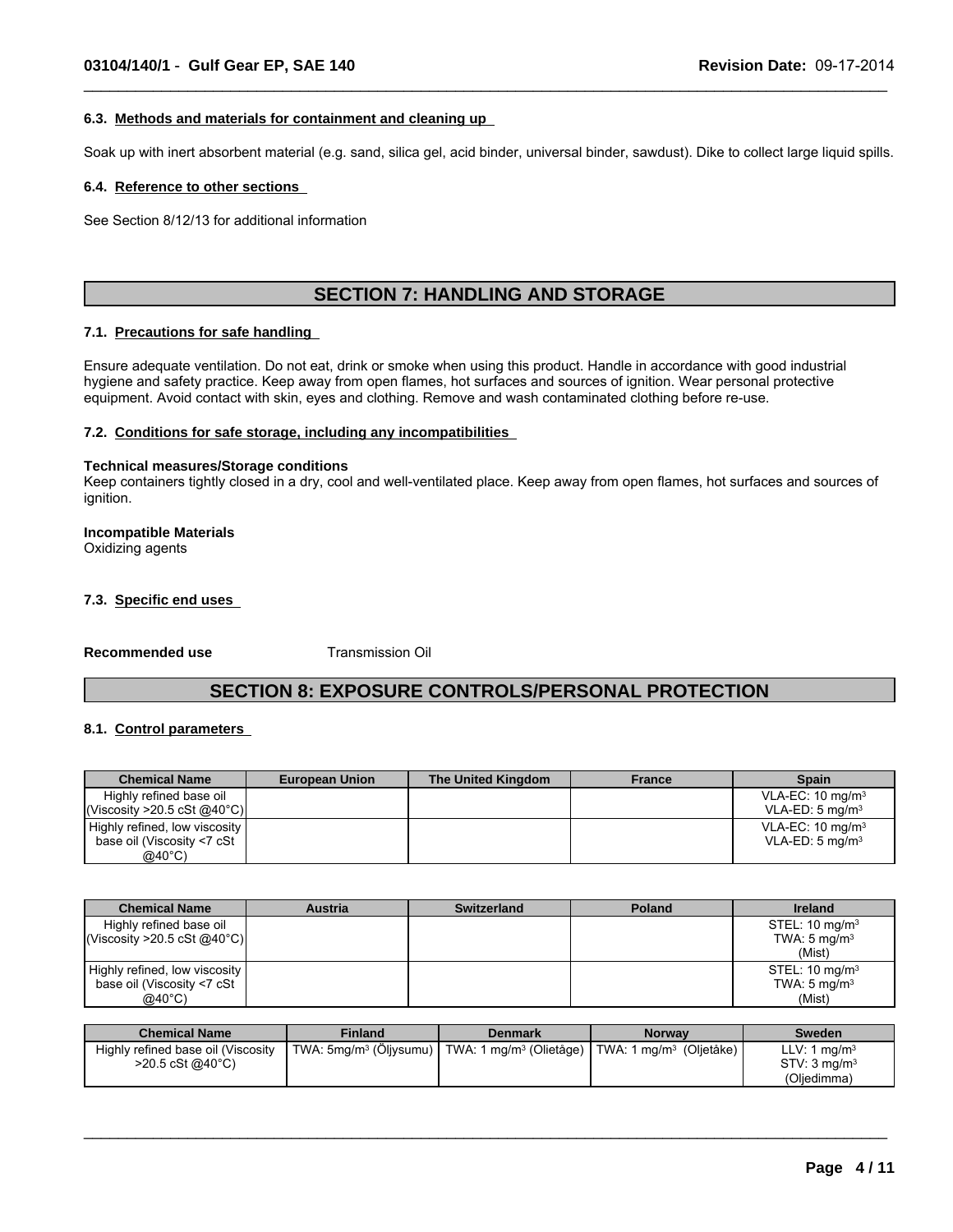| Highly refined, low viscosity base oil TWA: 5mg/m <sup>3</sup> (Oljysumu) | TWA: 1 mg/m <sup>3</sup> (Olietåge) | $\vert$ TWA: 1 mg/m <sup>3</sup> (Oljetåke) | LLV: 1 $mq/m3$             |
|---------------------------------------------------------------------------|-------------------------------------|---------------------------------------------|----------------------------|
| (Viscosity <7 cSt @40 $^{\circ}$ C)                                       |                                     |                                             | $STV: 3$ ma/m <sup>3</sup> |
|                                                                           |                                     |                                             | (Oljedimma)                |

**Derived No Effect Level (DNEL)**

**Workers Systemic toxicity**

**Workers Local effects**

**Consumers Systemic toxicity**

### **Consumers Local effects**

### **Predicted No Effect Concentration (PNEC)**

| <b>Chemical Name</b>          | Fresh water | Sea water | Fresh water sediment I | Sea sediment | Soil       |
|-------------------------------|-------------|-----------|------------------------|--------------|------------|
| Highly refined, low viscosity |             |           |                        |              | 3416 mg/kg |
| base oil (Viscosity <7 cSt    |             |           |                        |              |            |
| $@40^{\circ}$ C)              |             |           |                        |              |            |

### **8.2. Exposure controls**

| <b>Engineering Measures</b>                                      | Ensure adequate ventilation, especially in confined areas.                                                                                                                                                                                                                                   |
|------------------------------------------------------------------|----------------------------------------------------------------------------------------------------------------------------------------------------------------------------------------------------------------------------------------------------------------------------------------------|
| Personal protective equipment                                    |                                                                                                                                                                                                                                                                                              |
| <b>Eve Protection</b>                                            | Safety glasses with side-shields.                                                                                                                                                                                                                                                            |
| <b>Hand Protection</b>                                           | Protective gloves. Please observe the instructions regarding permeability and breakthrough<br>time which are provided by the supplier of the gloves. Also take into consideration the<br>specific local conditions under which the product is used, such as the danger of cuts,<br>abrasion. |
| Skin and body protection                                         | Long sleeved clothing.                                                                                                                                                                                                                                                                       |
| <b>Respiratory protection</b>                                    | No special protective equipment required. In case of mist, spray or aerosol exposure wear<br>suitable personal respiratory protection and protective suit.                                                                                                                                   |
| <b>Hygiene measures</b>                                          | Wear personal protective equipment. Avoid contact with skin, eyes and clothing. Remove<br>and wash contaminated clothing before re-use. Handle in accordance with good industrial<br>hygiene and safety practice.                                                                            |
| <b>Environmental Exposure Controls</b><br><b>Thermal hazards</b> | No special environmental precautions required.<br>None under normal use conditions                                                                                                                                                                                                           |

### **SECTION 9: PHYSICAL AND CHEMICAL PROPERTIES**

### **9.1. Information on basic physical and chemical properties**

| Physical state @20°C | liquid           | Appearance            | clear amber    |
|----------------------|------------------|-----------------------|----------------|
| Odor                 | Hydrocarbon-like | <b>Odor Threshold</b> | Not Applicable |
|                      |                  |                       |                |
|                      |                  |                       |                |
|                      |                  |                       |                |

**Odor** Hydrocarbon-like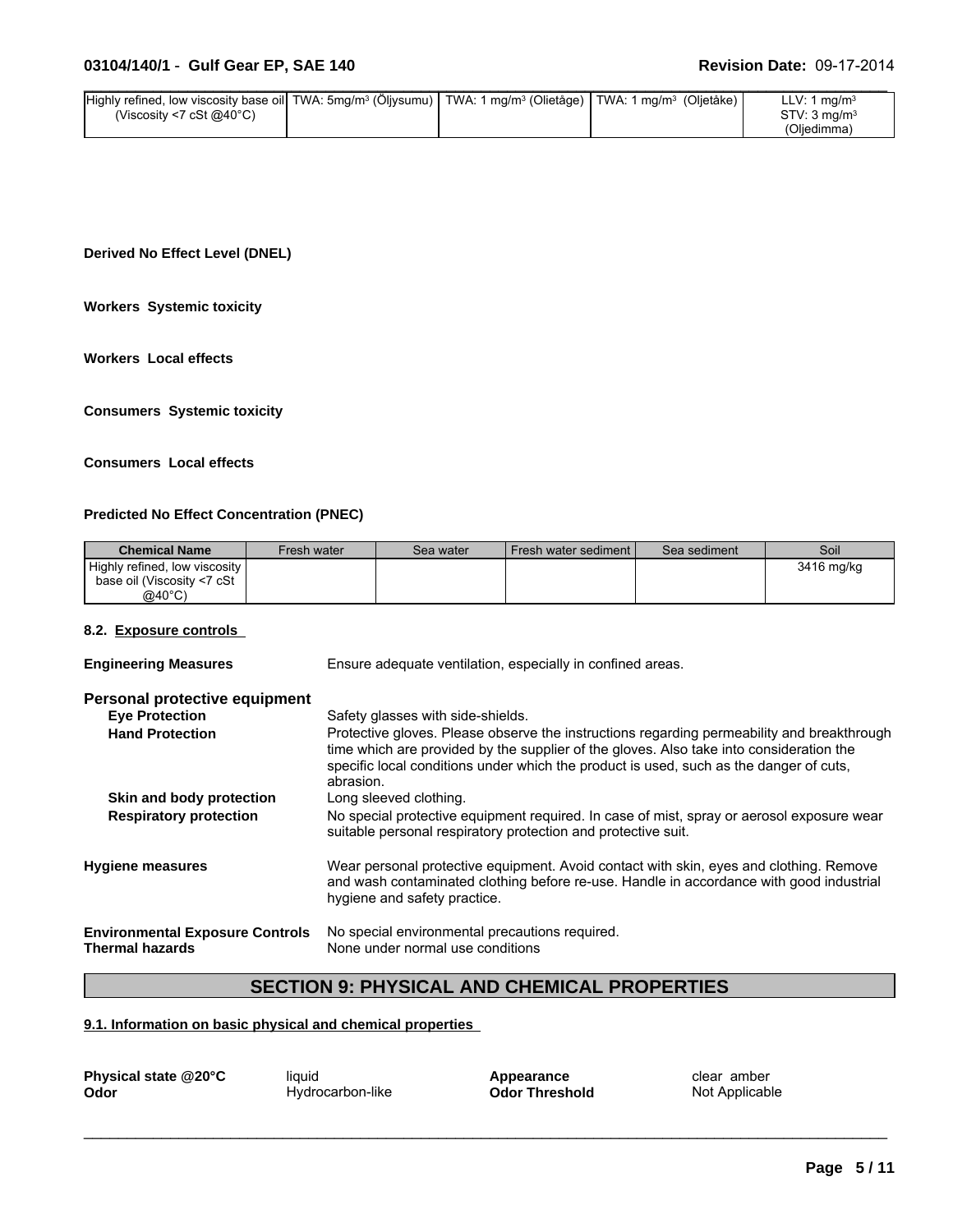| Property<br>рH<br>Melting/freezing point<br><b>Boiling point/boiling range</b>                                                                                   | Values<br>No information available.<br>No information available<br>No information available                 | Note                   |
|------------------------------------------------------------------------------------------------------------------------------------------------------------------|-------------------------------------------------------------------------------------------------------------|------------------------|
| <b>Flash Point</b><br><b>Evaporation rate</b><br><b>Flammability (solid, gas)</b><br><b>Flammability Limits in Air</b>                                           | 226 °C / 439 °F<br>No information available<br>No information available                                     | ASTM D 92              |
| upper flammability limit<br>lower flammability limit                                                                                                             | No information available<br>No information available                                                        |                        |
| Vapor pressure<br>Vapor density<br><b>Relative density</b><br>Solubility(ies)<br>Partition coefficient: n-octanol/water Not Applicable                           | No information available<br>No information available<br>0.9073<br>Insoluble in water                        | @15°C                  |
| <b>Autoignition temperature</b><br><b>Decomposition temperature</b><br><b>Viscosity, kinematic</b><br><b>Explosive properties</b><br><b>Oxidizing Properties</b> | No information available<br>No information available<br>409 cSt @ 40 °C<br>Not Applicable<br>Not Applicable | ASTM D 445             |
| 9.2 Other information                                                                                                                                            |                                                                                                             |                        |
| Viscosity, kinematic (100°C)<br>Pour point<br><b>VOC Content</b>                                                                                                 | 28 cSt @ 100°C<br>-9 °C / 16 °F<br>No information available                                                 | ASTM D445<br>ASTM D 97 |

### **SECTION 10: STABILITY AND REACTIVITY**

 $\_$  ,  $\_$  ,  $\_$  ,  $\_$  ,  $\_$  ,  $\_$  ,  $\_$  ,  $\_$  ,  $\_$  ,  $\_$  ,  $\_$  ,  $\_$  ,  $\_$  ,  $\_$  ,  $\_$  ,  $\_$  ,  $\_$  ,  $\_$  ,  $\_$  ,  $\_$  ,  $\_$  ,  $\_$  ,  $\_$  ,  $\_$  ,  $\_$  ,  $\_$  ,  $\_$  ,  $\_$  ,  $\_$  ,  $\_$  ,  $\_$  ,  $\_$  ,  $\_$  ,  $\_$  ,  $\_$  ,  $\_$  ,  $\_$  ,

### **10.1. Reactivity**

None under normal use conditions

### **10.2. Chemical stability**

Stable under normal conditions

### **10.3. Possibility of hazardous reactions**

None under normal use conditions

### **10.4. Conditions to avoid**

Heat, flames and sparks, Keep away from open flames, hot surfaces and sources of ignition

#### **10.5. Incompatible Materials**

Oxidizing agents

### **10.6. Hazardous decomposition products**

Incomplete combustion and thermolysis produces potentially toxic gases such as carbon monoxide and carbon dioxide.

### **SECTION 11: TOXICOLOGICAL INFORMATION**

 $\_$  ,  $\_$  ,  $\_$  ,  $\_$  ,  $\_$  ,  $\_$  ,  $\_$  ,  $\_$  ,  $\_$  ,  $\_$  ,  $\_$  ,  $\_$  ,  $\_$  ,  $\_$  ,  $\_$  ,  $\_$  ,  $\_$  ,  $\_$  ,  $\_$  ,  $\_$  ,  $\_$  ,  $\_$  ,  $\_$  ,  $\_$  ,  $\_$  ,  $\_$  ,  $\_$  ,  $\_$  ,  $\_$  ,  $\_$  ,  $\_$  ,  $\_$  ,  $\_$  ,  $\_$  ,  $\_$  ,  $\_$  ,  $\_$  ,

### **11.1. Information on toxicological effects**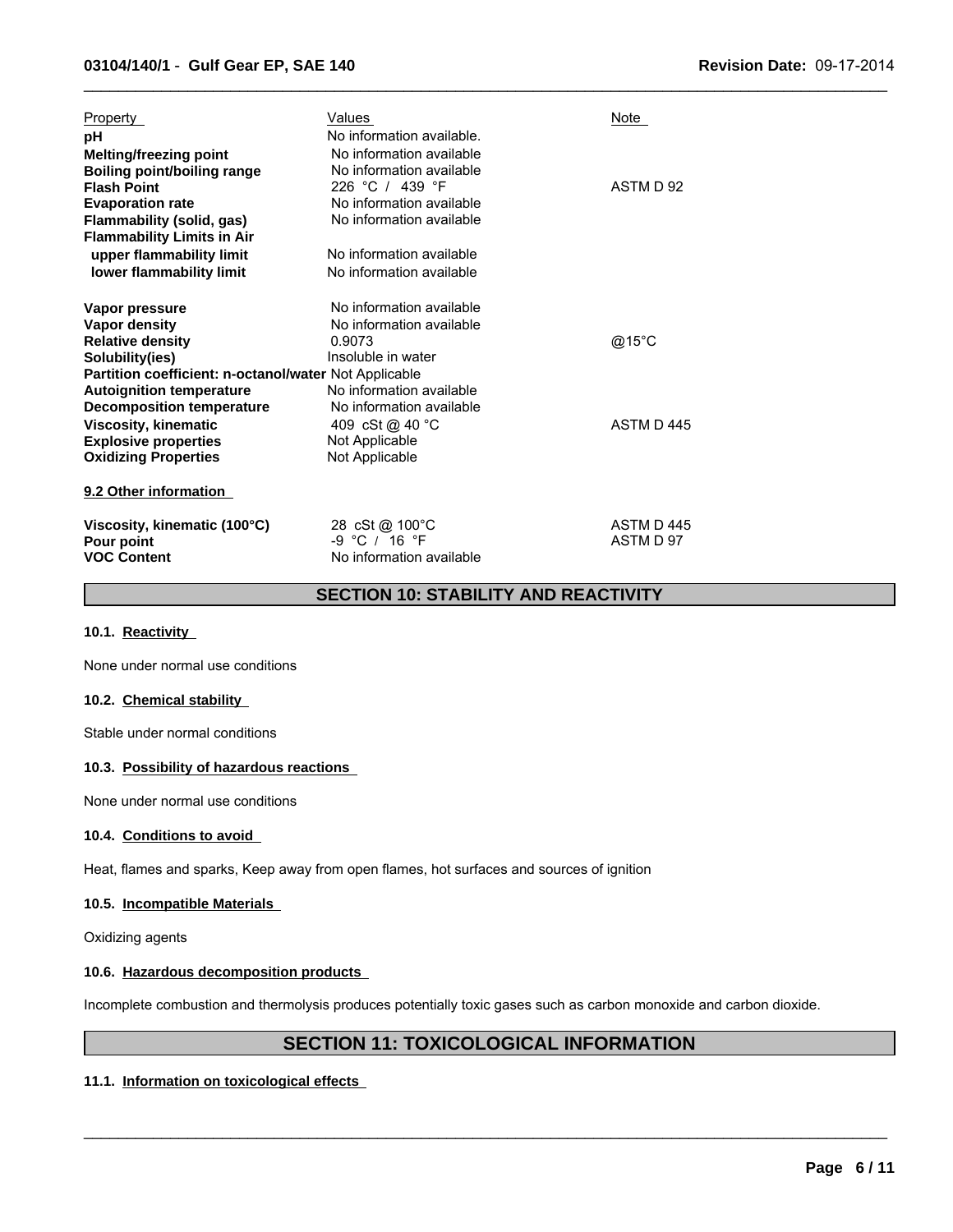### **Product Information - Principle Routes of Exposure**

| <b>Inhalation</b>   | None known                                                                               |
|---------------------|------------------------------------------------------------------------------------------|
| Eye contact         | None known                                                                               |
| <b>Skin contact</b> | Repeated or prolonged skin contact may cause allergic reactions with susceptible persons |
| Ingestion           | None known                                                                               |

 $\_$  ,  $\_$  ,  $\_$  ,  $\_$  ,  $\_$  ,  $\_$  ,  $\_$  ,  $\_$  ,  $\_$  ,  $\_$  ,  $\_$  ,  $\_$  ,  $\_$  ,  $\_$  ,  $\_$  ,  $\_$  ,  $\_$  ,  $\_$  ,  $\_$  ,  $\_$  ,  $\_$  ,  $\_$  ,  $\_$  ,  $\_$  ,  $\_$  ,  $\_$  ,  $\_$  ,  $\_$  ,  $\_$  ,  $\_$  ,  $\_$  ,  $\_$  ,  $\_$  ,  $\_$  ,  $\_$  ,  $\_$  ,  $\_$  ,

### **Acute toxicity - Product Information**

Product does not present an acute toxicity hazard based on known information.

### **Acute toxicity - Component Information**

| <b>Chemical Name</b>                                                         | LD50 Oral (Rat) | LD50 Dermal (Rat/Rabbit) | <b>LC50 Inhalation</b> |
|------------------------------------------------------------------------------|-----------------|--------------------------|------------------------|
| Highly refined base oil (Viscosity<br>$>$ 20.5 cSt @40°C)                    | >2000 mg/kg     | >2000 mg/kg              |                        |
| Highly refined, low viscosity base oil<br>(Viscosity <7 cSt $@40^{\circ}$ C) | >2000 mg/kg     | >2000 mg/kg              |                        |
| Long-chain Alkyl amine                                                       | 612 mg/kg (Rat) | 251 mg/kg (Rabbit)       |                        |

| <b>Skin corrosion/irritation</b>                                                      | None known.                                         |
|---------------------------------------------------------------------------------------|-----------------------------------------------------|
| Serious eye damage/eye irritation                                                     | None known.                                         |
| <b>Sensitization</b><br><b>Respiratory Sensitization</b><br><b>Skin sensitization</b> | None known.<br>May cause an allergic skin reaction. |
| <b>Germ Cell Mutagenicity</b>                                                         | None known.                                         |
| Carcinogenicity                                                                       | None known.                                         |
| <b>Repeated Dose Toxicity</b>                                                         | None known.                                         |
| <b>Reproductive toxicity</b>                                                          | None known.                                         |
| Specific target organ systemic<br>toxicity (single exposure)                          | None known.                                         |
| Specific target organ systemic<br>toxicity (repeated exposure)                        | None known.                                         |
| <b>Aspiration hazard</b>                                                              | None known.                                         |

## **SECTION 12: ECOLOGICAL INFORMATION**

 $\_$  ,  $\_$  ,  $\_$  ,  $\_$  ,  $\_$  ,  $\_$  ,  $\_$  ,  $\_$  ,  $\_$  ,  $\_$  ,  $\_$  ,  $\_$  ,  $\_$  ,  $\_$  ,  $\_$  ,  $\_$  ,  $\_$  ,  $\_$  ,  $\_$  ,  $\_$  ,  $\_$  ,  $\_$  ,  $\_$  ,  $\_$  ,  $\_$  ,  $\_$  ,  $\_$  ,  $\_$  ,  $\_$  ,  $\_$  ,  $\_$  ,  $\_$  ,  $\_$  ,  $\_$  ,  $\_$  ,  $\_$  ,  $\_$  ,

### **12.1. Toxicity**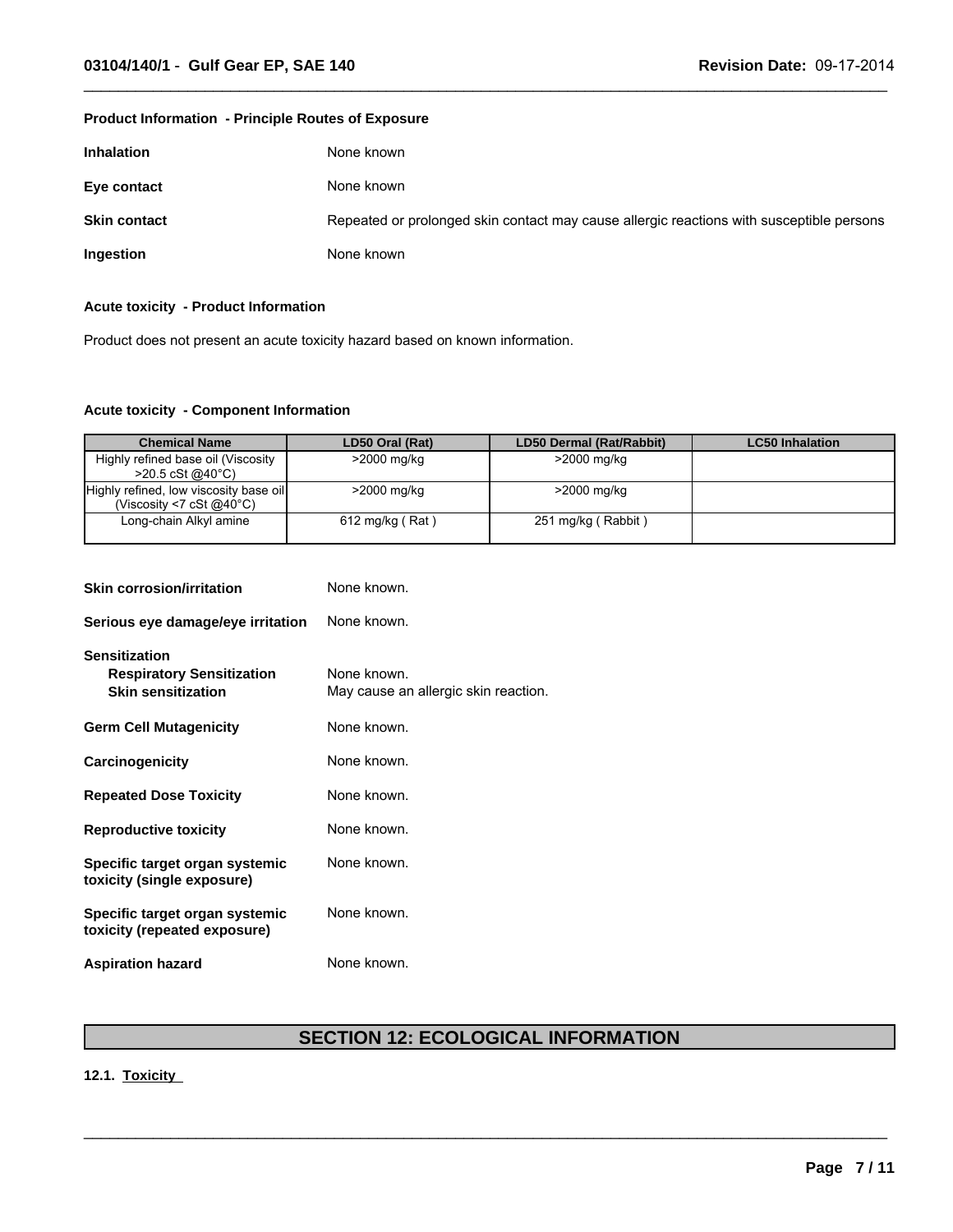**Ecotoxicity effects** No special environmental measures are necessary.

 $\_$  ,  $\_$  ,  $\_$  ,  $\_$  ,  $\_$  ,  $\_$  ,  $\_$  ,  $\_$  ,  $\_$  ,  $\_$  ,  $\_$  ,  $\_$  ,  $\_$  ,  $\_$  ,  $\_$  ,  $\_$  ,  $\_$  ,  $\_$  ,  $\_$  ,  $\_$  ,  $\_$  ,  $\_$  ,  $\_$  ,  $\_$  ,  $\_$  ,  $\_$  ,  $\_$  ,  $\_$  ,  $\_$  ,  $\_$  ,  $\_$  ,  $\_$  ,  $\_$  ,  $\_$  ,  $\_$  ,  $\_$  ,  $\_$  ,

### **12.2. Persistence and degradability**

The product is not readily biodegradable, but it can be degraded by micro-organisms, it is regarded as being inherently biodegradable.

#### **12.3. Bioaccumulative potential**

No information available

### **12.4. Mobility in soil**

The product is insoluble and floats on water

#### **12.5. Results of PBT and vPvB assessment**

This preparation contains no substance considered to be persistent, bioaccumulating nor toxic (PBT). This preparation contains no substance considered to be very persistent nor very bioaccumulating (vPvB).

### **12.6. Other adverse effects**

None known.

### **SECTION 13: DISPOSAL CONSIDERATIONS**

#### **13.1. Waste treatment methods**

| Waste from Residues / Unused<br><b>Products</b> | Dispose of in accordance with local regulations                                                                                                                                                                      |
|-------------------------------------------------|----------------------------------------------------------------------------------------------------------------------------------------------------------------------------------------------------------------------|
| Contaminated packaging                          | Empty containers should be taken to an approved waste handling site for recycling or<br>disposal. Observe all label precautions until container is cleaned, reconditioned or<br>destroved.                           |
| <b>Other Data</b>                               | According to the European Waste Catalogue, Waste Codes are not product specific, but<br>application specific. Waste codes should be assigned by the user based on the application<br>for which the product was used. |

### **SECTION 14: TRANSPORT INFORMATION**

 $\_$  ,  $\_$  ,  $\_$  ,  $\_$  ,  $\_$  ,  $\_$  ,  $\_$  ,  $\_$  ,  $\_$  ,  $\_$  ,  $\_$  ,  $\_$  ,  $\_$  ,  $\_$  ,  $\_$  ,  $\_$  ,  $\_$  ,  $\_$  ,  $\_$  ,  $\_$  ,  $\_$  ,  $\_$  ,  $\_$  ,  $\_$  ,  $\_$  ,  $\_$  ,  $\_$  ,  $\_$  ,  $\_$  ,  $\_$  ,  $\_$  ,  $\_$  ,  $\_$  ,  $\_$  ,  $\_$  ,  $\_$  ,  $\_$  ,

#### **14.1. UN-Number**

Not regulated

### **14.2. UN proper shipping name**

Not regulated

### **14.3. Transport hazard class**

Not regulated

### **14.4. Packing group**

Not regulated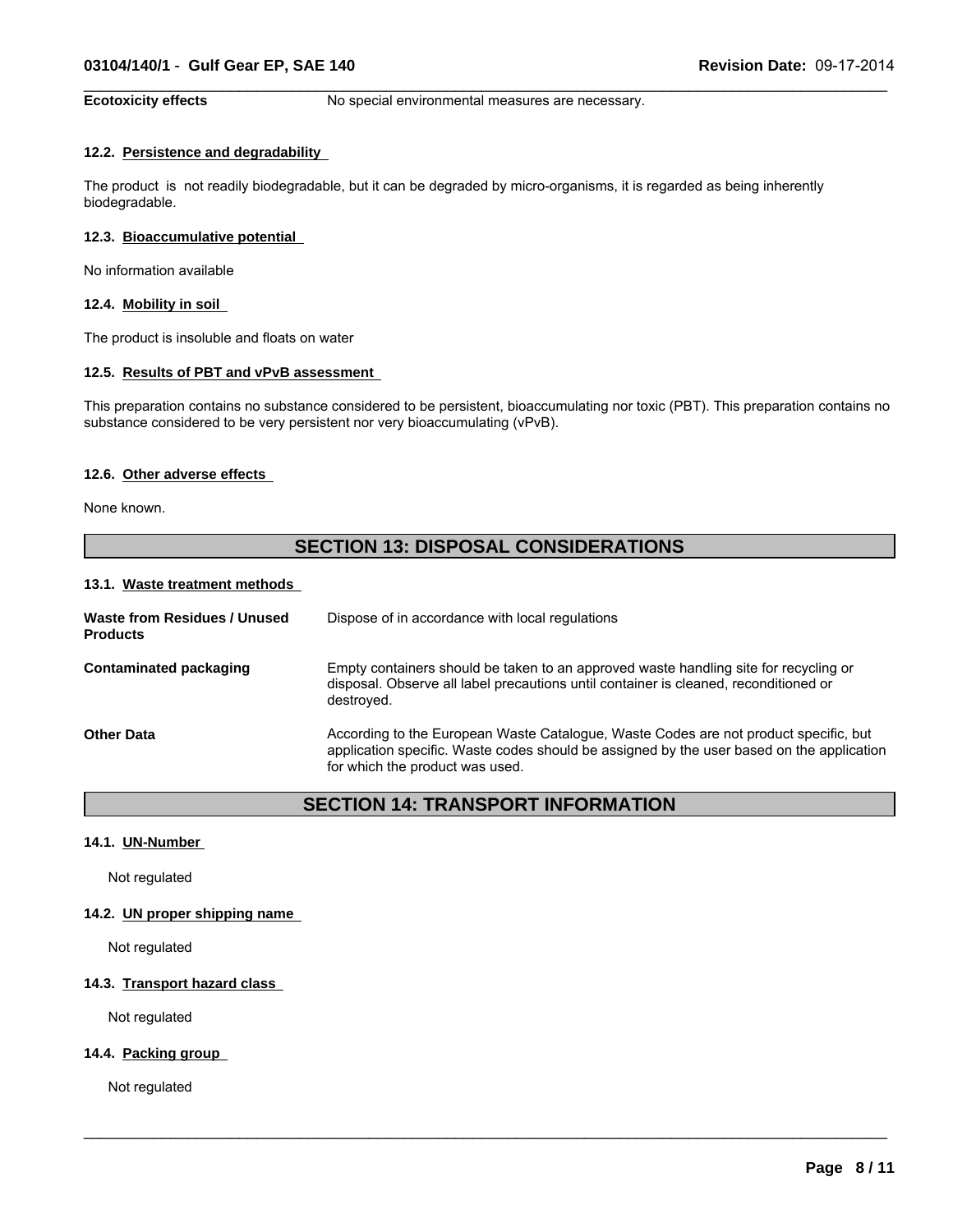### **14.5. Environmental Hazards**

None

**14.6. Special precautions for users** 

None

### **14.7. Transport in bulk according to Annex II of MARPOL 73/78 and the IBC Code**

Not applicable

| <b>IMDG/IMO</b>  | Not regulated |  |
|------------------|---------------|--|
| <b>ADR/RID</b>   | Not regulated |  |
| <b>ICAO/IATA</b> | Not regulated |  |

### **SECTION 15: REGULATORY INFORMATION**

 $\_$  ,  $\_$  ,  $\_$  ,  $\_$  ,  $\_$  ,  $\_$  ,  $\_$  ,  $\_$  ,  $\_$  ,  $\_$  ,  $\_$  ,  $\_$  ,  $\_$  ,  $\_$  ,  $\_$  ,  $\_$  ,  $\_$  ,  $\_$  ,  $\_$  ,  $\_$  ,  $\_$  ,  $\_$  ,  $\_$  ,  $\_$  ,  $\_$  ,  $\_$  ,  $\_$  ,  $\_$  ,  $\_$  ,  $\_$  ,  $\_$  ,  $\_$  ,  $\_$  ,  $\_$  ,  $\_$  ,  $\_$  ,  $\_$  ,

### **15.1. Safety, health and environmental regulations/legislation specific for the substance or mixture**

The Classification, Labeling and Packaging of Substances and Mixtures (CLP) Regulation (EC 1272/2008) Registration, Evaluation, Authorization, and Restriction of Chemicals (REACh) Regulation (EC 1907/2006)

### The highly refined base oil (Viscosity >20.5 cSt @40°C) contains one or more substance with the following CAS/EC **numbers/REACH registration numbers:**

| <b>Chemical Name</b>                                                                    | <b>CAS-No</b> | <b>EC-No</b> | <b>REACH Registration</b><br><b>Number</b> |
|-----------------------------------------------------------------------------------------|---------------|--------------|--------------------------------------------|
| Distillates (petroleum), solvent-refined heavy paraffinic                               | 64741-88-4    | 265-090-8    | 01-2119488706-23-xxxx                      |
| Distillates (petroleum), solvent-refined light paraffinic                               | 64741-89-5    | 265-091-3    | 01-2119487081-40-xxxx                      |
| Residual oils (petroleum), solvent deasphalted                                          | 64741-95-3    | 265-096-0    | 01-2119487081-40-xxxx                      |
| Distillates (petroleum), solvent-refined heavy naphthenic                               | 64741-96-4    | 265-097-6    | 01-2119483621-38-xxxx                      |
| Distillates (petroleum), solvent-refined light naphthenic                               | 64741-97-5    | 265-098-1    | 01-2119480374-36-xxxx                      |
| Residual oils (petroleum), solvent-refined                                              | 64742-01-4    | 265-101-6    | 01-2119488707-21-xxxx                      |
| Distillates (petroleum), hydrotreated heavy naphthenic                                  | 64742-52-5    | 265-155-0    | 01-2119467170-45-xxxx                      |
| Distillates (petroleum), hydrotreated light naphthenic                                  | 64742-53-6    | 265-156-6    | 01-2119480375-34-xxxx                      |
| Distillates (petroleum), hydrotreated heavy paraffinic                                  | 64742-54-7    | 265-157-1    | 01-2119484627-25-xxxx                      |
| Distillates (petroleum), hydrotreated light paraffinic                                  | 64742-55-8    | 265-158-7    | 01-2119487077-29-xxxx                      |
| Distillates (petroleum), solvent-dewaxed light paraffinic                               | 64742-56-9    | 265-159-2    | 01-2119480132-48-xxxx                      |
| Residual oils (petroleum), hydrotreated                                                 | 64742-57-0    | 265-160-8    | 01-2119489287-22-xxxx                      |
| Lubricating oils (petroleum), hydrotreated spent                                        | 64742-58-1    | 265-161-3    |                                            |
| Residual oils (petroleum), solvent-dewaxed                                              | 64742-62-7    | 265-166-0    | 01-2119480472-38-xxxx                      |
| Distillates (petroleum), solvent-dewaxed heavy paraffinic                               | 64742-65-0    | 265-169-7    | 01-2119471299-27-xxxx                      |
| Paraffin oils (petroleum), catalytic dewaxed heavy                                      | 64742-70-7    | 265-174-4    | 01-2119487080-42-xxxx                      |
| Paraffin oils (petroleum), catalytic dewaxed light                                      | 64742-71-8    | 265-176-5    | 01-2119485040-48-xxxx                      |
| ubricating oils (petroleum), C>25, hydrotreated bright<br>lstock-based                  | 72623-83-7    | 276-735-8    |                                            |
| Lubricating oils (petroleum), C20-50, hydrotreated neutral<br>oil-based, high-viscosity | 72623-85-9    | 276-736-3    | 01-2119555262-43-xxxx                      |
| Lubricating oils (petroleum), C15-30, hydrotreated neutral<br>loil-based                | 72623-86-0    | 276-737-9    | 01-2119474878-16-xxxx                      |
| Lubricating oils (petroleum), C20-50, hydrotreated neutral<br>oil-based                 | 72623-87-1    | 276-738-4    | 01-2119474889-13-xxxx                      |
| Lubricating oils                                                                        | 74869-22-0    | 278-012-2    | 01-2119495601-36-xxxx                      |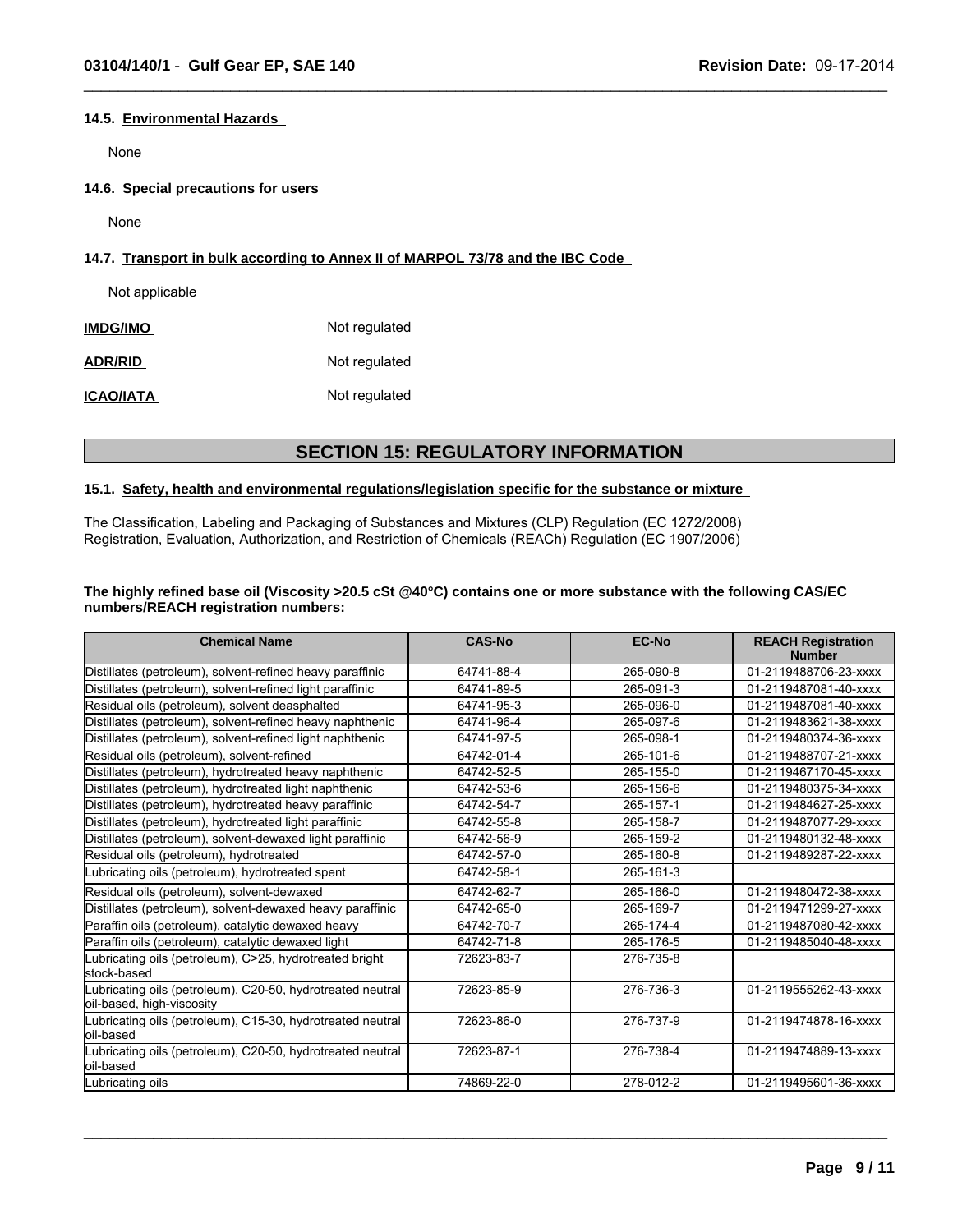| White mineral oil (petroleum) | 8042-4<br>. . | 232-455-8 |  |
|-------------------------------|---------------|-----------|--|

### The highly refined, low viscosity base oil (Viscosity <7 cSt @40°C) contains one or more substance with the following **CAS/EC numbers/REACH registration numbers:**

| <b>Chemical Name</b>                                                    | <b>CAS-No</b>        | <b>EC-No</b>    | <b>REACH Registration</b><br><b>Number</b> |
|-------------------------------------------------------------------------|----------------------|-----------------|--------------------------------------------|
| Distillates (petroleum), hydrotreated heavy paraffinic                  | 63742-54-7           | 265-157-1       | 01-2119484627-25-xxxx                      |
| Distillates (petroleum), hydrotreated light naphthenic                  | 64742-53-6           | 265-156-6       | 01-2119480375-34-xxxx                      |
| Distillates (petroleum), hydrotreated light paraffinic                  | 64742-55-8           | 265-158-7       | 01-2119487077-29-xxxx                      |
| Distillates (petroleum), solvent-dewaxed light paraffinic               | 64742-56-9           | 265-159-2       | 01-2119480132-48-xxxx                      |
| Distillates (petroleum), solvent-dewaxed heavy paraffinic               | 64742-65-0           | 265-169-7       | 01-2119471299-27-xxxx                      |
| Dec-1-ene, dimers, hydrogenated                                         | 68649-11-6           | 500-228-5       |                                            |
| Hydrocarbons, C11-C14, n-alkanes, isoalkanes, cyclics,<br>k2% aromatics | <b>NOT AVAILABLE</b> | $926 - 141 - 6$ | 01-2119456620-43-xxxx                      |

### **15.2. Chemical Safety Assessment**

No information available

### **SECTION 16: OTHER INFORMATION**

 $\_$  ,  $\_$  ,  $\_$  ,  $\_$  ,  $\_$  ,  $\_$  ,  $\_$  ,  $\_$  ,  $\_$  ,  $\_$  ,  $\_$  ,  $\_$  ,  $\_$  ,  $\_$  ,  $\_$  ,  $\_$  ,  $\_$  ,  $\_$  ,  $\_$  ,  $\_$  ,  $\_$  ,  $\_$  ,  $\_$  ,  $\_$  ,  $\_$  ,  $\_$  ,  $\_$  ,  $\_$  ,  $\_$  ,  $\_$  ,  $\_$  ,  $\_$  ,  $\_$  ,  $\_$  ,  $\_$  ,  $\_$  ,  $\_$  ,

### **Key or legend to abbreviations and acronyms used in the safety data sheet**

Repr.-Reproduction toxicity Asp. Tox. - Aspiration Toxicity Acute Tox. - Acute Toxicity Aquatic Acute - Acute Aquatic Toxicity Aquatic Chronic - Chronic Aquatic Toxicity Eye Dam. - Eye Damage Eye Irrit. - Eye Irritation Skin Corr. - Skin Corrosion Skin Irrit. - Skin Irritation Skin Sens. - Skin Sensitizer Resp. Sens. - Respiratory Sensitizer STOT SE - Specific target organ systemic toxicity (Single exposure) STOT RE - Specific target organ systemic toxicity (repeated exposure) VOC - Volatile organic compounds

### **Full text of H-Statements referred to under sections 2 and 3**